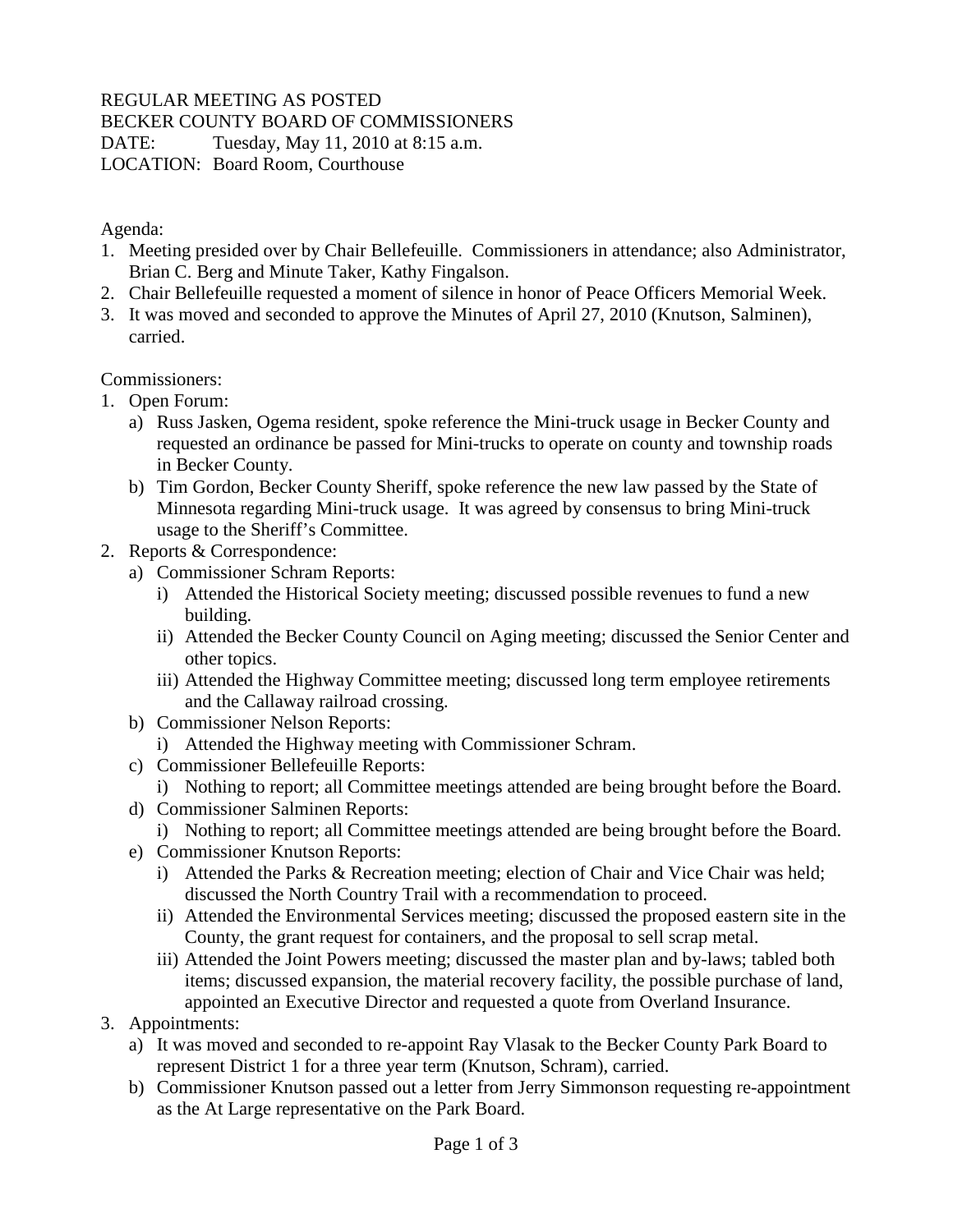- 4. The Board of Equalization will be held June 15, 2010 at 5:00 p.m.
- 5. It was moved and seconded to approve attendance by the Commissioners to the AMC District 4 Meeting on May 21, 2010 in Alexandria with per diem and mileage (Nelson, Schram), carried.
- 6. Discussed the budget; agreed by consensus to send a letter to the county's six legislators in support of not revisiting the cuts and instead moving forward.

Auditor-Treasurer, Ryan Tangen presented:

1. It was moved and seconded to approve Resolution 05-10-1A for a raffle for the Humane Society of the Lakes on August 21, 2010 for operation at Hotel Shoreham in Lake View Township (Knutson, Schram), carried.

Finance Committee Minutes, Ryan Tangen presented:

- 1. It was moved and seconded to approve the Claims with the over 90 day claims (1) American Tower Corp. due to missing invoices, (2) Becker County Highway due to misplaced invoices and the Auditor's Warrants for 4/28/10 in the amount of \$176,554.24 and 4/15/10 in the amount of \$16,020.31 (Salminen, Nelson), carried.
- 2. The Human Services claims were reviewed and it was recommended to approve as presented.
- 3. It was moved and seconded to approve the Information Technology request to hire an intern starting in May and ending in September totaling around \$7,700 (Salminen, Nelson), carried.
- 4. It was moved and seconded to approve repair of seven election machines by ES&S at an estimated cost of \$4,300 (Knutson, Nelson), carried.
- 5. It was moved and seconded to accept the Cash Comparison and Investment Summary for March (Nelson, Knutson), carried.
- 6. It was moved and seconded to approve the transfer of \$222,040 from the Resource Development Fund as allowed by MN Statute 282.08 to replace all or a portion of the amount of aid not received due or aid cuts or unallotment from the State (Salminen, Schram), carried.
- 7. The plan for the establishment of a joint Transfer Station and Highway Shop was reviewed but due to ongoing negotiations, the detailed plan will be presented at a later date.

Assessor, Steve Skoog presented:

1 . It was moved and seconded to approve the abatements for (1) PIN 02.0265.000 in Audubon Township for \$196; (2) PIN 08.0778.00 in Detroit Township for \$202 and PIN 08.1227.511 in Detroit Township for \$12; (3) PIN 12.9045.000 in Forest Township for \$56; (4) PIN 15.0208.000 in Height of Land Township for \$602; (5) PIN 26.0126.001 in Runeberg Township for \$272; (6) PIN 26.9020.000 in Runeberg Township for \$480; (7) PIN 29.0049.000 in Silver Leaf Township for \$14; (8) PIN 31.0113.000 in Spruce Grove Township for \$954 and PIN 31.0113.002 in Spruce Grove Township for \$(954); (9) PIN 47.0019.460 in Audubon City for \$288; (10) PIN 48.0066.502 in Callaway City for \$(50) and PIN 48.0066.503 in Callaway City for \$(4); and (11) PIN 49.2471.072 in Detroit Lakes for \$12,752 (Salminen, Schram), carried.

Parks and Recreation, Chip Lohmeier presented:

- 1 . It was moved and seconded to add the North Country Trail to the agenda (Salminen, Schram), carried.
- 2 . It was moved and seconded to approve Resolution 05-10-1B for Becker County to act as the local sponsor, approve the applications, enter into an agreement with the State of Minnesota and appoint a fiscal agent for the Winter Wonderland and Wolf Pack Trail Systems Grants (Schram, Salminen), carried.